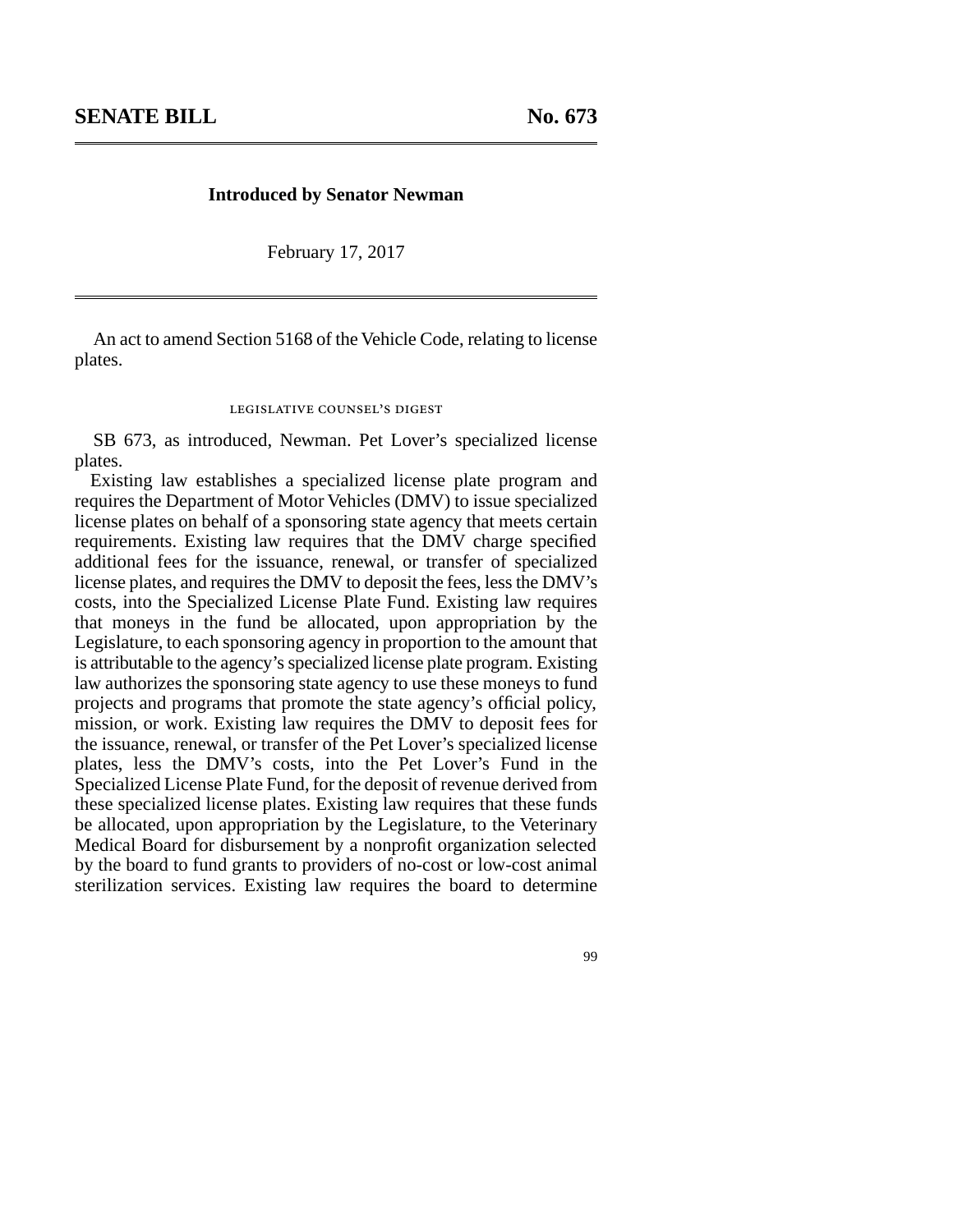eligibility requirements for the grants, establish the grant application process, and develop program specifics. Existing law authorizes the board to contract with an entity, including a nonprofit organization, to provide advice, consultation, and administrative services for purposes of implementing and administering the grant program. Existing law requires the board to provide oversight for the disbursal of grant funds under the grant program.

This bill would substitute the Department of Food and Agriculture in place of the Veterinary Medical Board for those purposes. The bill would authorize rather than require the department to allocate funds to a nonprofit organization it selects for disbursal to qualifying spay and neuter facilities for the purpose of funding grants to providers of no-cost or low-cost animal sterilization services.

Vote: majority. Appropriation: no. Fiscal committee: yes. State-mandated local program: no.

## *The people of the State of California do enact as follows:*

1 SECTION 1. Section 5168 of the Vehicle Code is amended to read: read:

3 5168. (a) The fees specified in Section 5157 shall be imposed

4 for the issuance, renewal, or transfer of the Pet Lover's specialized

5 license plates. Notwithstanding subdivision (c) of Section 5157,

line 6 after deducting its administrative costs, the department shall deposit

7 the revenue derived from the additional fees into the Pet Lover's 8 Fund, which is hereby established in the Specialized License Plate

9 Fund.

10 (b) Upon appropriation by the Legislature, the moneys in the 11 Pet Lover's Fund shall be allocated to the Veterinary Medical

12 Board. Department of Food and Agriculture. There shall not be

13 an allocation to the board *department* pursuant to subdivision (c)

14 of Section 5157. The board *department* shall may allocate those

15 funds to a nonprofit organization it selects for disbursal to

16 qualifying spay and neuter facilities for the sole and exclusive

17 purpose of funding grants to providers of no-cost or low-cost

18 animal sterilization services.

19 (c) Annual administrative costs for the program shall not exceed

20 25 percent of the funds collected from the issuance of the Pet

21 Lover's license plates, and may include marketing and other